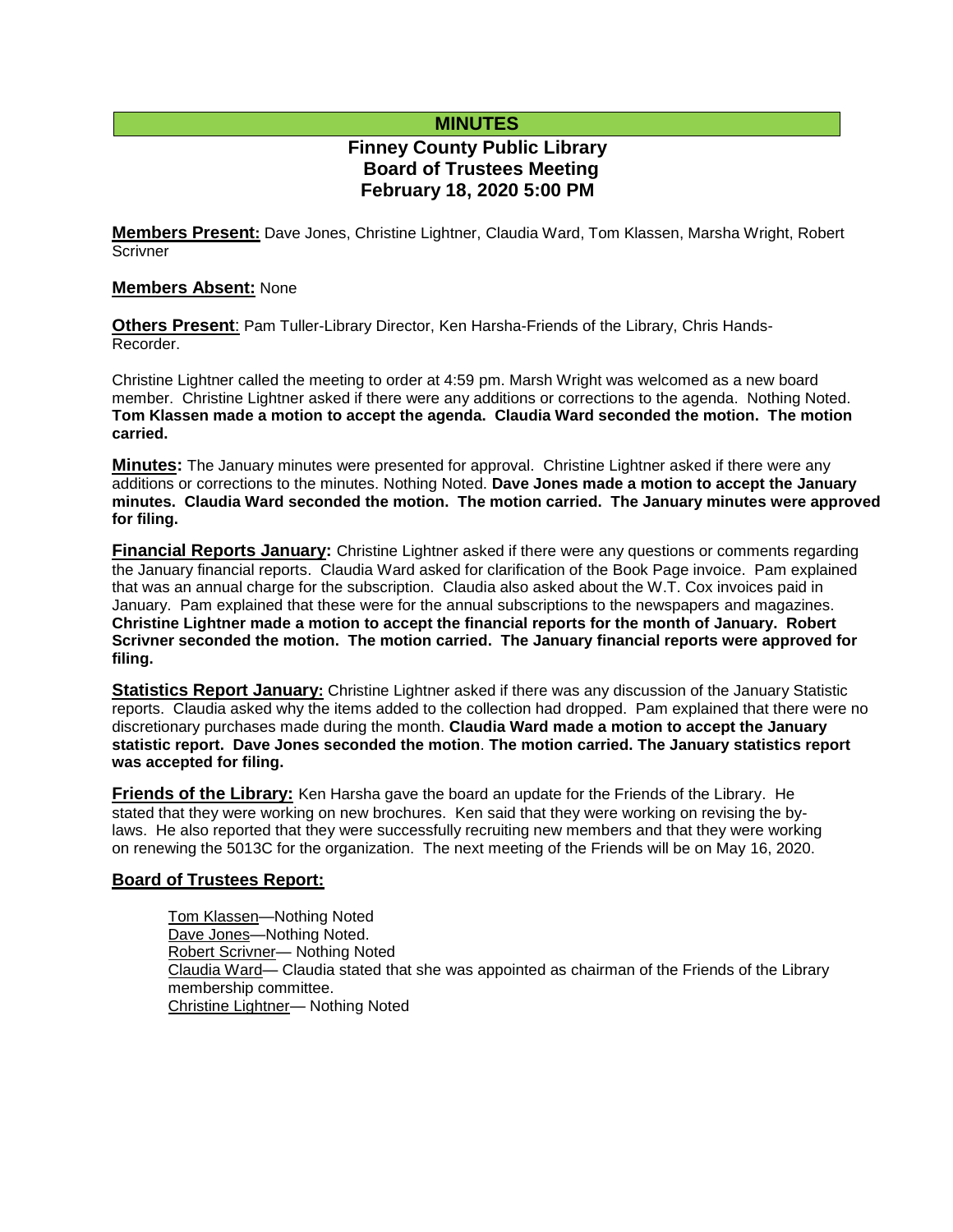### **Library Report:** Pam Tuller, Library Director

Busy, Busy, Busy. That is what the library has been over the past few weeks. We have seen an increase in weekday and weekend activities. This is a great thing as we try to increase our circulation and visits.

Calli and Pam will be attending PLA (Public Library Association) Conference in Nashville, TN next week. Becky and Chris will be in charge during our absence. Chris will work the open shift and Becky will work the closing shift. Please let them know if you have any issues or concerns. Please feel free to text me if you have any questions, I will respond as soon as I can.

Pam said she was a part of the Saturday morning Ward's radio program during February and was hoping to be a guest again in the future.

#### **Current Projects in the works:**

- Weeding Adult Non-Fiction & Mystery
- Painting Kitchen in Dorothy's Room
- Bathroom Remodel
- Strategic Plan Develop a tracking and reporting system
- Month and Year To Date Financial Reports

### **Staffing Report**

We are fully staffed, and have 2 paid volunteer through SER (Senior Employment Rehabilitation) and 1 paid volunteer through Kansas Workforce One.

#### **Partnerships Report**

- Pam presented to Rotary on Feb 12
- Garfield Early Learning Center and Head Start Outreach Storytimes
- Holcomb School to start Outreach Storytimes once a month is January
- Kansas Health Foundation, USD 457, Russell Child Development Center, GC Catholic Schools for the Early Literacy Grant
- Garden City's Complete Count Committee for the Census

#### **Programming Report (Calli Villanueva)**

- Boards and Bricks has moved to Saturdays and a new program Coffee, Kool-Aid and Coloring has started on Sundays.
- New Programs Wreck This Stuff, Tech Help, Spanish Computer Classes, Anime Afternoons, Introduction to…, and Tween Time
- Summer Reading Plans are in the works

#### **Coming Up (February)**

● Feb 25 – Introduction to... THE CENSUS

Pam noted that the year to date budget report requested by the board from LS&S would be addressed during the March 16<sup>th</sup> meeting.

**Correspondence:** Chris Hands presented the Western Kansas Community Foundation quarterly reports to the board received in the main for review.